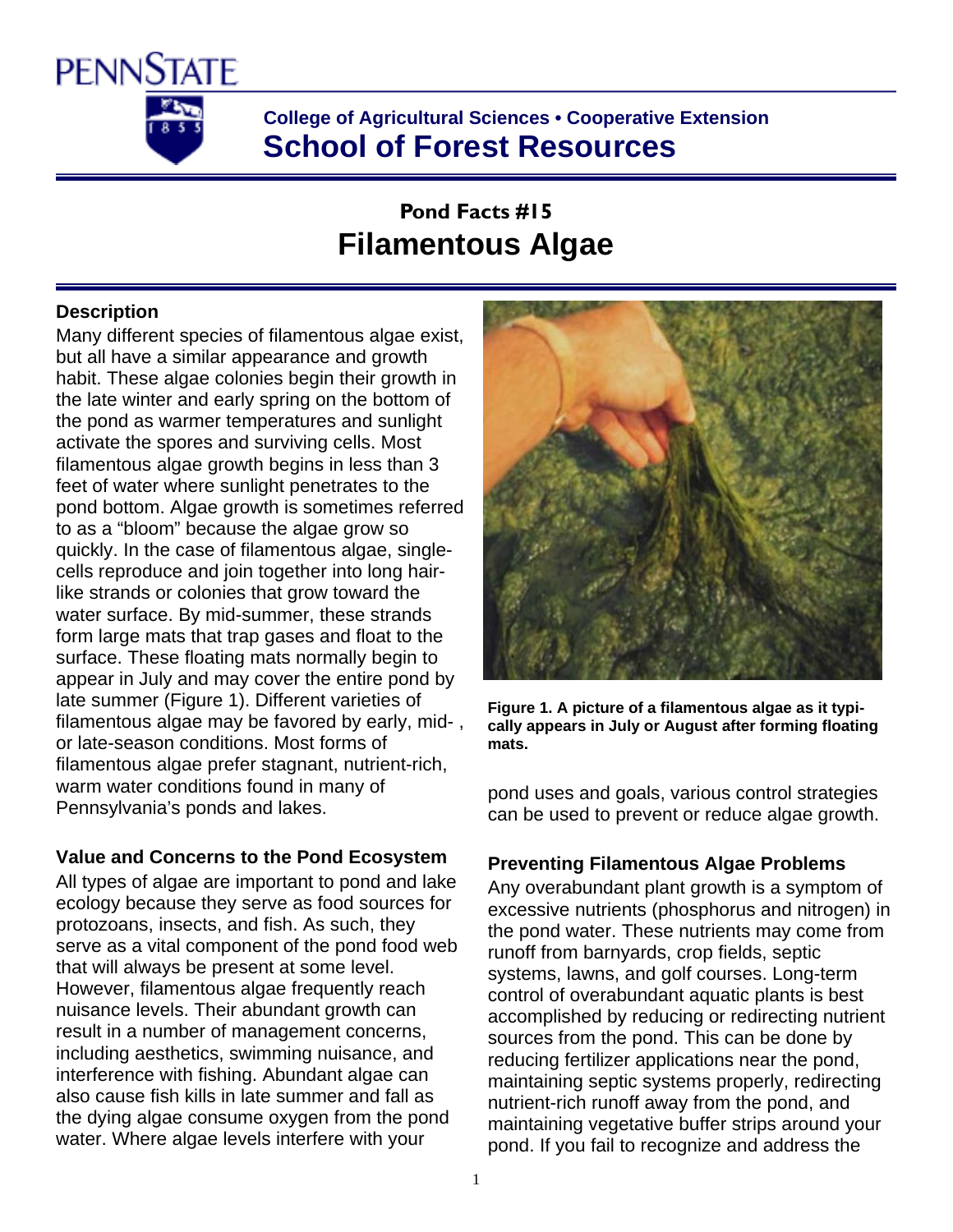underlying nutrient causes of aquatic plant and algae growth, you will probably encounter a perpetual need to control overabundant plant growth using the methods described below.

#### **Filamentous Algae Control**

Multiple methods of control are available for filamentous algae that generally fall into physical, biological, or chemical categories. Combining and using multiple management methods is recommended.

## *Physical/Mechanical Control*

Mechanical control of filamentous algae usually involves netting or raking the algae mats from the pond surface. If this method is used, it is important to dispose of the algae mats away from the pond edge to prevent nutrients from reentering the pond as the algae decays. While this method is labor intensive and time consuming, it can be very effective on small ponds. It is also advantageous because it results in a removal of nutrients from the pond, which may help to prevent future algae growth. Mechanical removal may also be used in combination with biological and chemical approaches to maximize success.

Aeration has also been used as a mechanical approach to control algae. Adding oxygen to the bottom layers of the pond can encourage phosphorous to bind within pond sediments. This prevents phosphorous from becoming available within the water column for algae use and growth. While aeration may have some impact on filamentous algae growth, it is generally more suited to controlling planktonic algae, which are tiny floating algae cells.

## *Biological Controls*

The use of barely straw has been shown to reduce filamentous algae growth in some ponds. Barley straw does not kill existing algae colonies. It must be added to the pond in late winter or early spring to prevent algae growth. About three to five bales of straw should be used per surface acre of pond. The bales should be separated and the straw submerged in loose bundles within wire or cloth. Ideally, the submerged barley straw should be placed where pond water will flow

through it (i.e., near the source of pond water). Keep in mind that results using barley straw have been very inconsistent. For more details on barley straw use, consult the fact sheet titled *Pond Facts #8: Using Barley Straw to Control Algae*.

Grass carp often become a topic of discussion when dealing with aquatic plant management in Pennsylvania. Grass carp do not find filamentous algae palatable and are **not** a primary management strategy for filamentous algae. Grass carp will eat algae if preferred plants are not available, but this is not a recommended control strategy. More details on grass carp are available in *Pond Facts #10: Using Grass Carp to Control Aquatic Plants.*

Water additives are also sold to reduce algae growth. These products usually contain bacteria and/or enzymes that reduce algae growth by consuming nutrients in the pond water. Results from the use of these additives have been inconsistent and they are costly to use on larger ponds. Additives are more often used in conjunction with other control methods to increase effectiveness. These products should not be used in a pond or lake with an overflow of water.

## *Chemical Controls*

When used carefully according to the label instructions, aquatic herbicides can be safe and effective management tools. Table 1 lists the most common aquatic herbicides that are available to control filamentous algae. Keep the following points in mind when considering the use one of these aquatic herbicides:

- *Positively identify the target plant.* The chemicals listed in Table 1 are targeted at algae control. They are generally not effective on other types of aquatic plants.
- *Carefully measure the pond area and/or volume.* The dosages for each chemical listed in Table 1 are based on the pond area (acres) or water volume (acre-feet). Improper calculation of pond area or volume may lead to incorrect dosing of the chemical. If the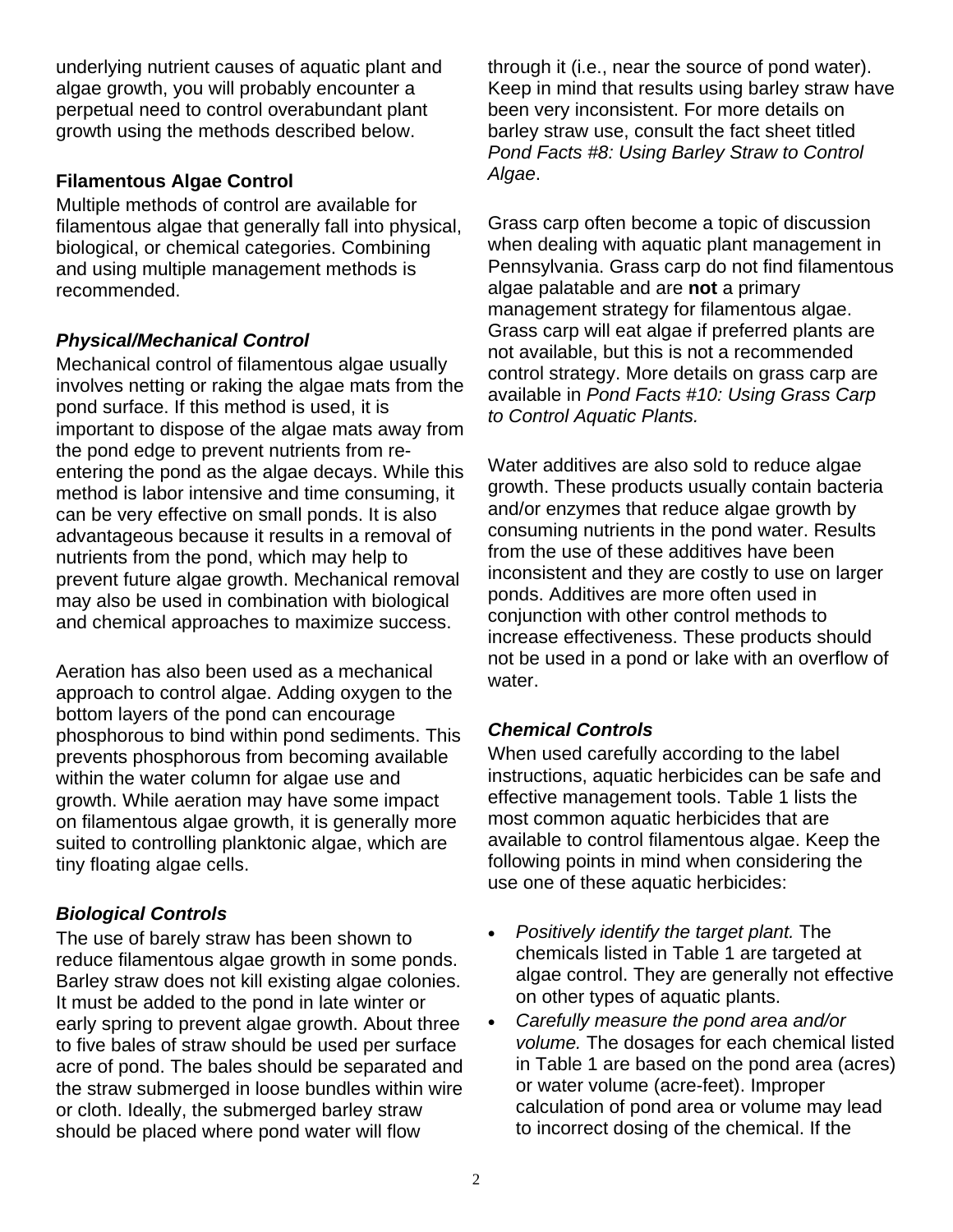**Table 1. Common aquatic herbicides used to control filamentous algae in Pennsylvania ponds and lakes.** 

| <b>Trade Name</b>          | <b>Active Ingredient</b>                          | <b>Dosage Rate</b>                   |
|----------------------------|---------------------------------------------------|--------------------------------------|
| Algae Pro                  | Copper, elemental 7%<br>(triethanolamine complex) | 0.75 gal/acre-ft to 1.5 gal /acre-ft |
| Aquashade/Lesco Hydroblock | Acid blue 9 dye 23.6%, Acid yellow<br>dye 2.4%    | 1 quart/acre-ft                      |
| <b>Copper Sulfate</b>      | CuSO4 99%                                         | $0.68$ to 1.36 lbs/acre-ft           |
| Cutrine-Plus               | Copper, elemental 9%<br>(triethanolamine complex) | 0.6 gal/acre-ft to 1.2 gal/acre-ft   |
| Cutrine-Plus (granular)    | Copper, elemental 3.7%<br>(ethanolamine complex)  | 60 lbs/acre                          |
| Hydrothol 191              | Monopotassium salt of endothall                   | 0.6 to 2.2 pts/acre-ft               |
| GreenClean                 | Sodium carbonate peroxhydrate                     | 30 to 170 lbs/acre-ft                |

pond area or volume is underestimated, insufficient chemical may be applied resulting in little algae control. If the pond size is overestimated (more common), too much chemical may be applied, resulting in a fish kill and other environmental damage. Consult the fact sheet titled *Pond Facts #4: Measuring Pond Area and Volume* for information on how to properly measure pond area and volume.

- *Obtain the required state permit.* You must complete and submit a two-page permit titled *Application and Permit For Use of an Algaecide, Herbicide or Fish Control Chemical in Waters of the Commonwealth*. This permit is required for any chemical application to any private pond or lake. The permit can be obtained from your local Pennsylvania Fish and Boat Commission office, county extension office, or online from www.sfr.cas.psu.edu/water. Once the application is submitted, the permit is usually issued within 2 to 4 weeks.
- *Purchase the herbicide.* Common herbicides can be purchased at home and farm supply stores, hardware stores, or from various online suppliers. Most algaecides will cost between \$50 and \$200 to apply per acre of pond area.

• *Follow the herbicide label carefully*. The herbicide label gives specific instructions on when and how to apply the chemical. An aquatic herbicide should not be applied to the entire pond during one application. Killing all of the pond algae with one treatment may cause oxygen depletion and fish kills due to the decay of the large amount of algae. Instead, treatments should be restricted to one-half or one-third of the pond at one time with a two-week delay between treatments. Many herbicide labels also include restrictions on water use after treatment. For example, the treated water may be unsuitable for swimming, irrigation, or animal watering for some period of time after the chemical application.

#### *Additional Notes about Algaecides*

• Most of these chemicals work to kill existing filamentous algae by disrupting the cell wall and inhibiting photosynthesis. The notable exceptions are the dye products, which color the water to prevent sunlight penetration and subsequent growth of algae. The dyes should be used early in the season when the algae first appears on the pond bottom. A permit is not typically issued for application of a dye to a pond that drains into a stream.